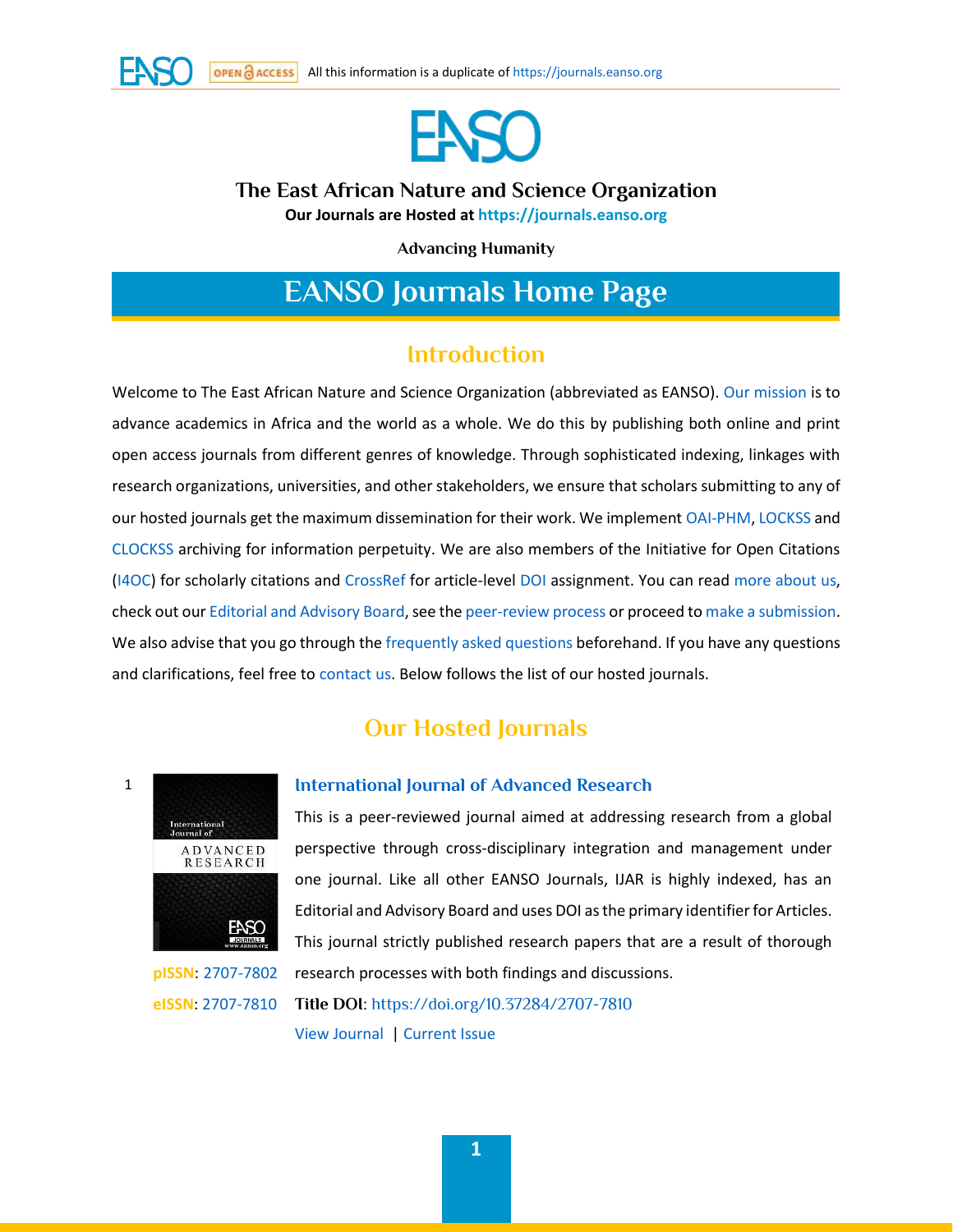**[East African Journal of Swahili Studies](https://journals.eanso.org/index.php/eajss)** 



2

3

4

**pISSN**: [2707-3467](https://portal.issn.org/resource/ISSN/2707-3467) **eISSN**: [2707-3475](https://portal.issn.org/resource/ISSN/2707-3475)

The development of Swahili as a language is important in the development and preservation of indigenous culture, knowledge and religion in Swahili speaking regions in Africa. This peer-reviewed journal therefore exclusively published only Swahili articles. The articles publishable under this journal range from all genres of knowledge provided that they are written in Swahili language. Authors submitting to this journal can however decide to translate their articles into English and publish the translations in any other of our hosted journals.

**Title DOI**[: https://doi.org/10.37284/2707-3475](https://doi.org/10.37284/2707-3475) [View Journal |](https://journals.eanso.org/index.php/eajss) [Current Issue](https://journals.eanso.org/index.php/eajss/issue/current) 

# **[East African Journal of Agriculture and Biotechnology](https://journals.eanso.org/index.php/eajab)**



**pISSN**: [2707-4293](https://portal.issn.org/resource/ISSN/2707-4293) **eISSN**: [2707-4307](https://portal.issn.org/resource/ISSN/2707-4307)

Agriculture is one of the main economic activities in most countries around the world. It ensures that there is food security and sustainability for both the present and the future human generations. The East African Journal of Agriculture & Biotechnology (abbreviated as EAJAB) exists to document the modern agricultural advancements, challenges, prospects and work in progress around East Africa, Africa and the world in general. The topics publishable in this journal include (but not limited to) agronomy, animal husbandry, aquaculture, mariculture, farming types, farming systems, farm mechanization, biotechnology.

**Title DOI**[: https://doi.org/10.37284/2707-4307](https://doi.org/10.37284/2707-4307) [View Journal |](https://journals.eanso.org/index.php/eajab) [Current Issue](https://journals.eanso.org/index.php/eajab/issue/current) 



**pISSN**: [2707-5346](https://portal.issn.org/resource/ISSN/2707-5346) **eISSN**: [2707-5354](https://portal.issn.org/resource/ISSN/2707-5354)

#### **[East African Journal of Information Technology](https://journals.eanso.org/index.php/eajit)**

Information Technology is the trend for the modern world. Most systems are becoming digitalized and new inventions, innovations and improvements are being achieved on a daily basis. With all these at hand, there also emerges the challenge of information security, privacy infringement, illiteracy and more that pose an imminent threat to the application of information technology. This EANSO Journal aims at advancing information technology through the dissemination publications in this field. Some of the topics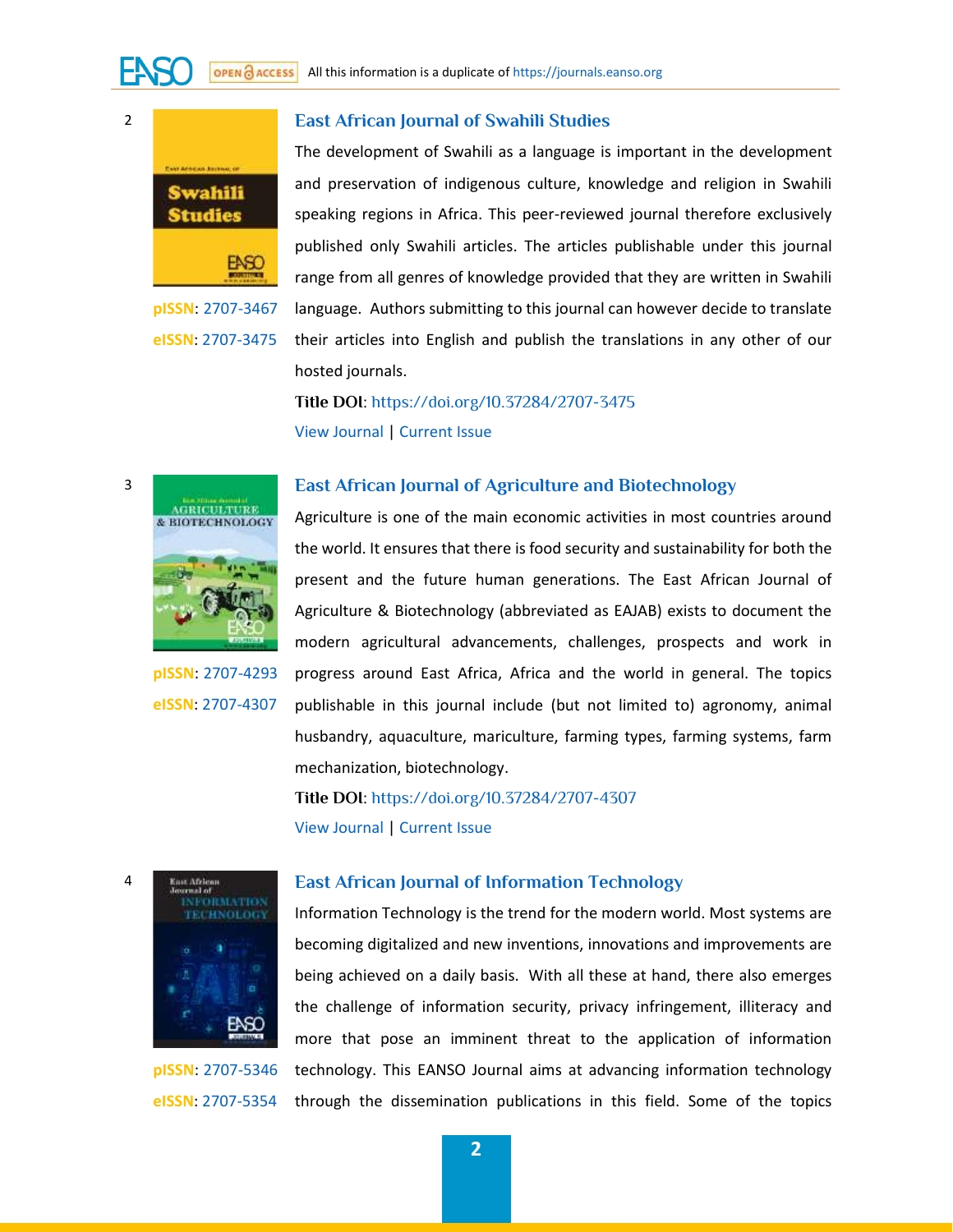publishable in this journal include programming, information security, penetration testing, algorithm, languages, systems development, malware, cryptography and web development. **Title DOI**[: https://doi.org/10.37284/2707-5354](https://doi.org/10.37284/2707-5354) [View Journal |](https://journals.eanso.org/index.php/eajit) [Current Issue](https://journals.eanso.org/index.php/eajit/issue/current) 

# **[East African Journal of Forestry and Agroforestry](https://journals.eanso.org/index.php/eajfa)**



**pISSN**: [2707-4315](https://portal.issn.org/resource/ISSN/2707-4315) **eISSN**: [2707-4323](https://portal.issn.org/resource/ISSN/2707-4323)

5

6

global forest resources are gradually reducing with respect to land use changes as a global trend. This has led to a paradigm shift towards incorporation of trees on farmland as opposed to the conventional preservation of these trees in forests. This journal aims at promoting forestry and agroforestry activities by documenting and disseminating knowledge scoped within these categories. Some of the topics publishable by this journal include land use practices, agroforestry systems, silviculture, nursery practices, mensuration, conservation and climate change.

**Title DOI**[: https://doi.org/10.37284/2707-4323](https://doi.org/10.37284/2707-4323)

[View Journal |](https://journals.eanso.org/index.php/eajfa) [Current Issue](https://journals.eanso.org/index.php/eajfa/issue/current) 

# **[East African Journal of Business and Economics](https://journals.eanso.org/index.php/eajbe)**



**pISSN**: [2707-4250](https://portal.issn.org/resource/ISSN/2707-4250) **eISSN**: [2707-4269](https://portal.issn.org/resource/ISSN/2707-4269)

This journal publishes peer-reviewed articles in the Business and Economics scope. Some of the topics publishable under this journal include (but not limited to): Accounting, Financial Management, Economics, Human Resource Management, Organization Behaviour, Information Management, International Business, Strategy and Innovation, Management Science, Product Promotion, Marketing and Retailing. **Title DOI**[: https://doi.org/10.37284/2707-4269](https://doi.org/10.37284/2707-4269)

[View Journal](https://journals.eanso.org/index.php/eajbe) [|Current Issue](https://journals.eanso.org/index.php/eajbe/issue/current)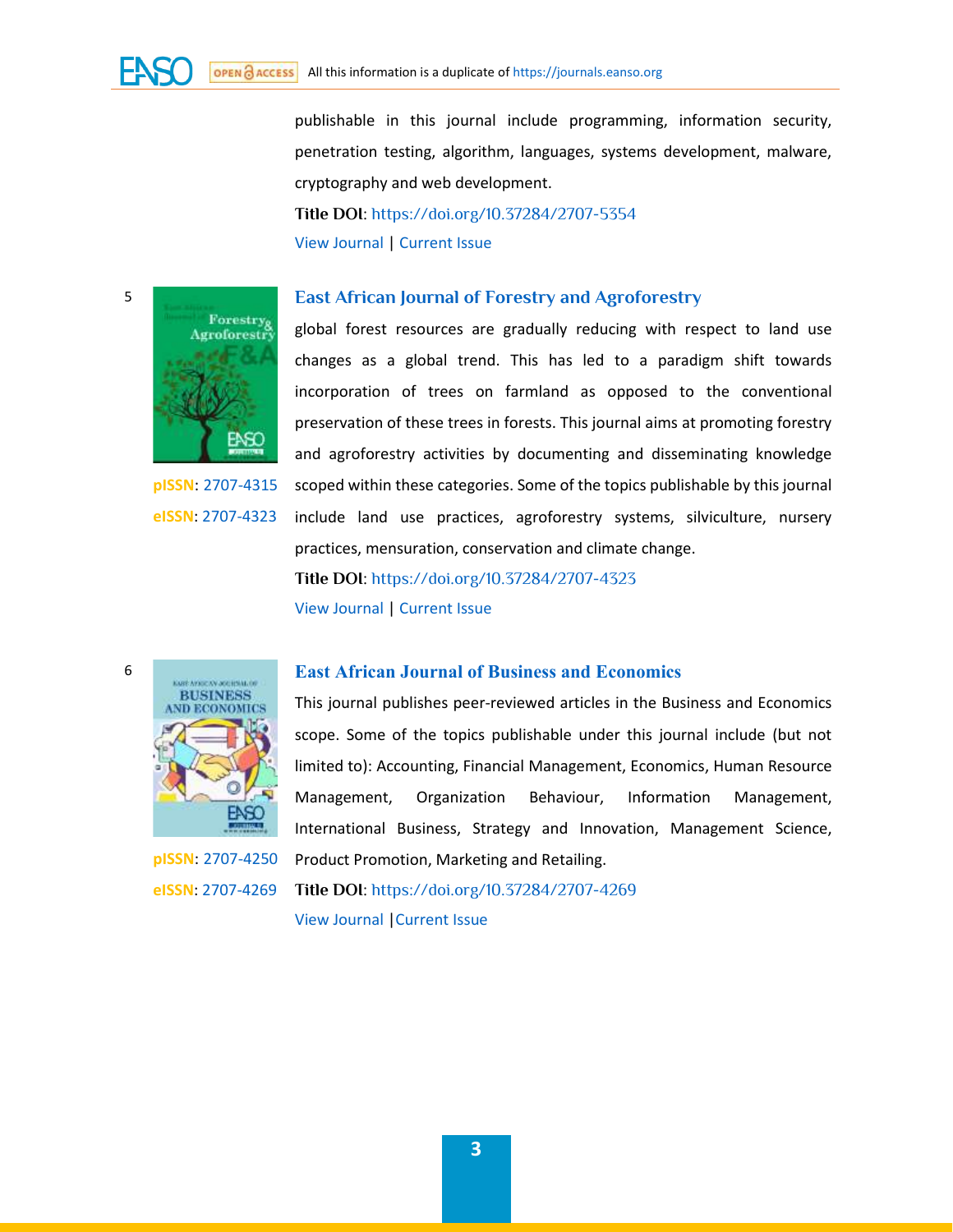



**pISSN**: [2707-4277](https://portal.issn.org/resource/ISSN/2707-4277) **eISSN**: [2707-4285](https://portal.issn.org/resource/ISSN/2707-4285)

#### **[East African Journal of Arts and Social Sciences](https://journals.eanso.org/index.php/eajass)**

This is a peer-reviewed journal focusing on the Arts and Social Sciences disciplines. Some of the topics publishable under this journal include (but not limited to) Anthropology, Community Development, Criminology, Linguistics, Literature, Philosophy, Sociology, Security, History, Political Science and Public Administration. Topics under traditional practices, culture and religion are however not published under this journal. They are published in the East African Journal of Tradition, Culture & Religion (EAJTCR).

**Title DOI**[: https://doi.org/10.37284/2707-4285](https://doi.org/10.37284/2707-4285) [View Journal |](https://journals.eanso.org/index.php/eajass) [Current Issue](https://journals.eanso.org/index.php/eajass/issue/current) 

# **[East African Journal of Engineering](https://journals.eanso.org/index.php/eaje)**



**pISSN**: [2707-5389](https://portal.issn.org/resource/ISSN/2707-5389) **eISSN**: [2707-5397](https://portal.issn.org/resource/ISSN/2707-5397)

The East African Journal of Engineering (abbreviated as EAJE) is a peer reviewed journal that publishes articles on all engineering disciplines that include architecture, electrical engineering, civil engineering, chemical engineering, mechanical engineering, agricultural engineering, thermodynamics, software engineering and more. The journal aims at promoting mechanical automation of processes and inventions and innovation in the engineering genre of knowledge.

**Title DOI**[: https://doi.org/10.37284/2707-5397](https://doi.org/10.37284/2707-5397) [View Journal |](https://journals.eanso.org/index.php/eaje) [Current Issue](https://journals.eanso.org/index.php/eaje/issue/current) 



**pISSN**: [2707-3939](https://portal.issn.org/resource/ISSN/2707-3939) **eISSN**: [2707-3947](https://portal.issn.org/resource/ISSN/2707-3947)

#### **[East African Journal of Education Studies](https://journals.eanso.org/index.php/eajes)**

The East African Journal of Education Studies (abbreviated as EAJES) is a peer reviewed journal that focus on advancing education studies and practices across the globe by documenting and disseminating researches within the scope. The journal places keen interest in how education is carried out at institutional level. Articles ranging from early childhood development to postgraduate university education and curriculum development are publishable in this journal.

**Title DOI**[: https://doi.org/10.37284/2707-3947](https://doi.org/10.37284/2707-3947) [View Journal |](https://journals.eanso.org/index.php/eajes) [Current Issue](https://journals.eanso.org/index.php/eajes/issue/current) 

9

8

7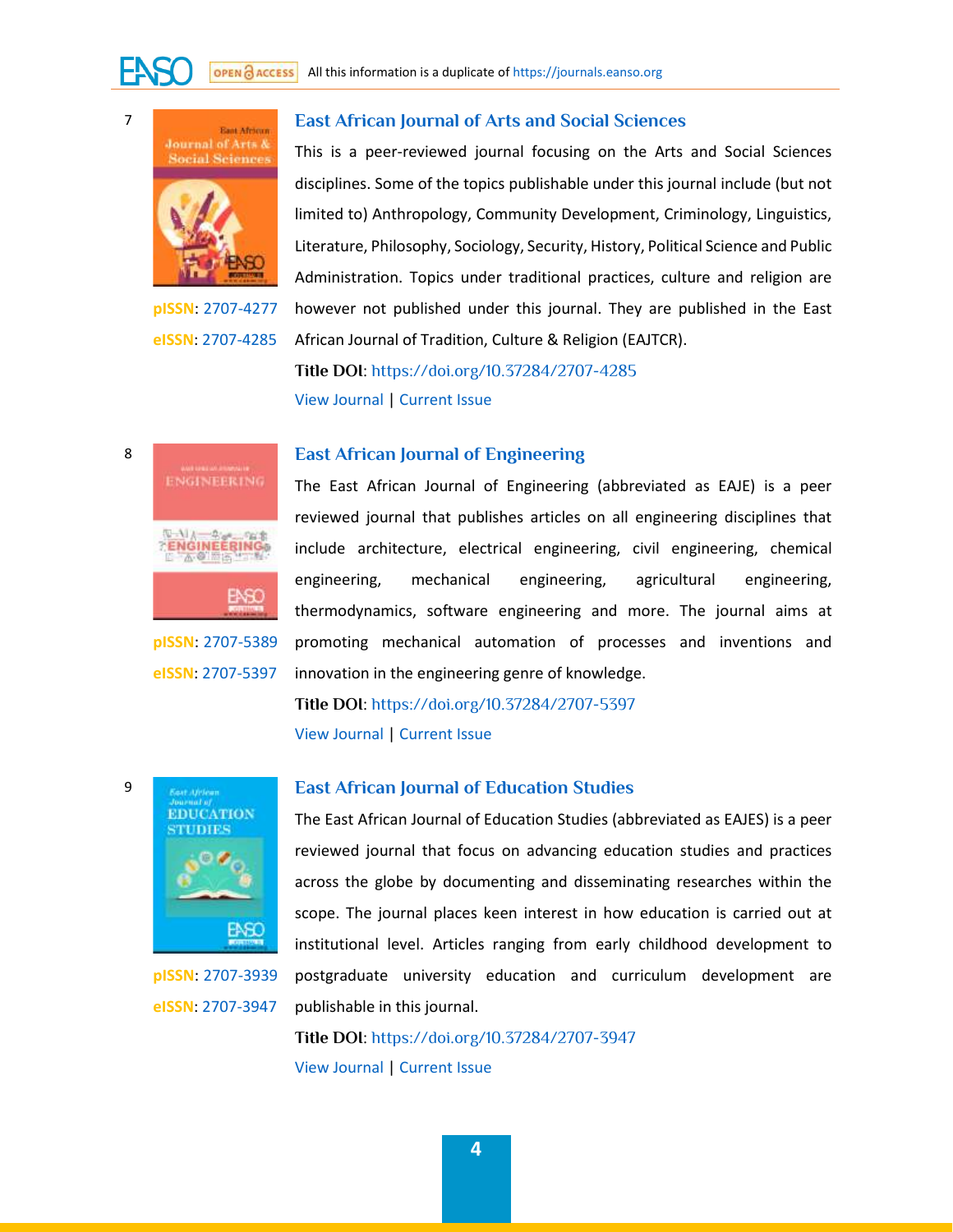

10

11

12

**pISSN**: [2707-4234](https://portal.issn.org/resource/ISSN/2707-4234) **eISSN**: [2707-4242](https://portal.issn.org/resource/ISSN/2707-4242)

## **[East African Journal of Environment and Natural Resources](https://journals.eanso.org/index.php/eajenr)**

The environment is a shared global home for all humanity. Protecting and conserving it therefore becomes a global responsibility. This peer reviewed journal aims at promoting the natural resource and environmental management efforts by documenting and disseminating articles in this genre of knowledge. Disciplines under this journal include environment, impact assessment, wildlife, sustainability, water management, water quality and sanitation.

**Title DOI**[: https://doi.org/10.37284/2707-4242](https://doi.org/10.37284/2707-4242) [View Journal |](https://journals.eanso.org/index.php/eajenr) [Current Issue](https://journals.eanso.org/index.php/eajenr/issue/current) 



**pISSN**: [2707-3912](https://portal.issn.org/resource/ISSN/2707-3912) **eISSN**: [2707-3920](https://portal.issn.org/resource/ISSN/2707-3920)

#### **[East African Journal of Health and Science](https://journals.eanso.org/index.php/eajhs)**

This is the EANSO Journal with the widest range of disciplines under one cover. It aims at advancing scientific knowledge through documenting, preserving and disseminating articles and original researches from health and science. Some of the categories publishable under this journal include microbiology, biochemistry, physics, chemistry, biology, medicine, quantum science, astronomy, geography, pharmacy, veterinary sciences, mathematics, statistics, public health, research methodologies, project planning and dentistry.

**Title DOI**[: https://doi.org/10.37284/2707-3920](https://doi.org/10.37284/2707-3920) [View Journal |](https://journals.eanso.org/index.php/eajhs) [Current Issue](https://journals.eanso.org/index.php/eajhs/issue/current) 



**pISSN**: [2707-529X](https://portal.issn.org/resource/ISSN/2707-529X) **eISSN**: [2707-5303](https://portal.issn.org/resource/ISSN/2707-5303)

## **[East African Journal of Interdisciplinary Studies](https://journals.eanso.org/index.php/eajis)**

Most innovations and hallmark researches are based upon the principle of interdisciplinary approaches where a given problem is simultaneously addressed from different points of view. Through interdisciplinary approaches, each contributing discipline improves its sum of knowledge as a result of the interaction with other disciplines. Theoretical speaking, most studies are usually interdisciplinary in nature. This journal peer reviews and publishes articles whose content borrows input from several disciplines. It also publishes articles on global topics like ethics and sustainability that cuts across all disciplines of knowledge.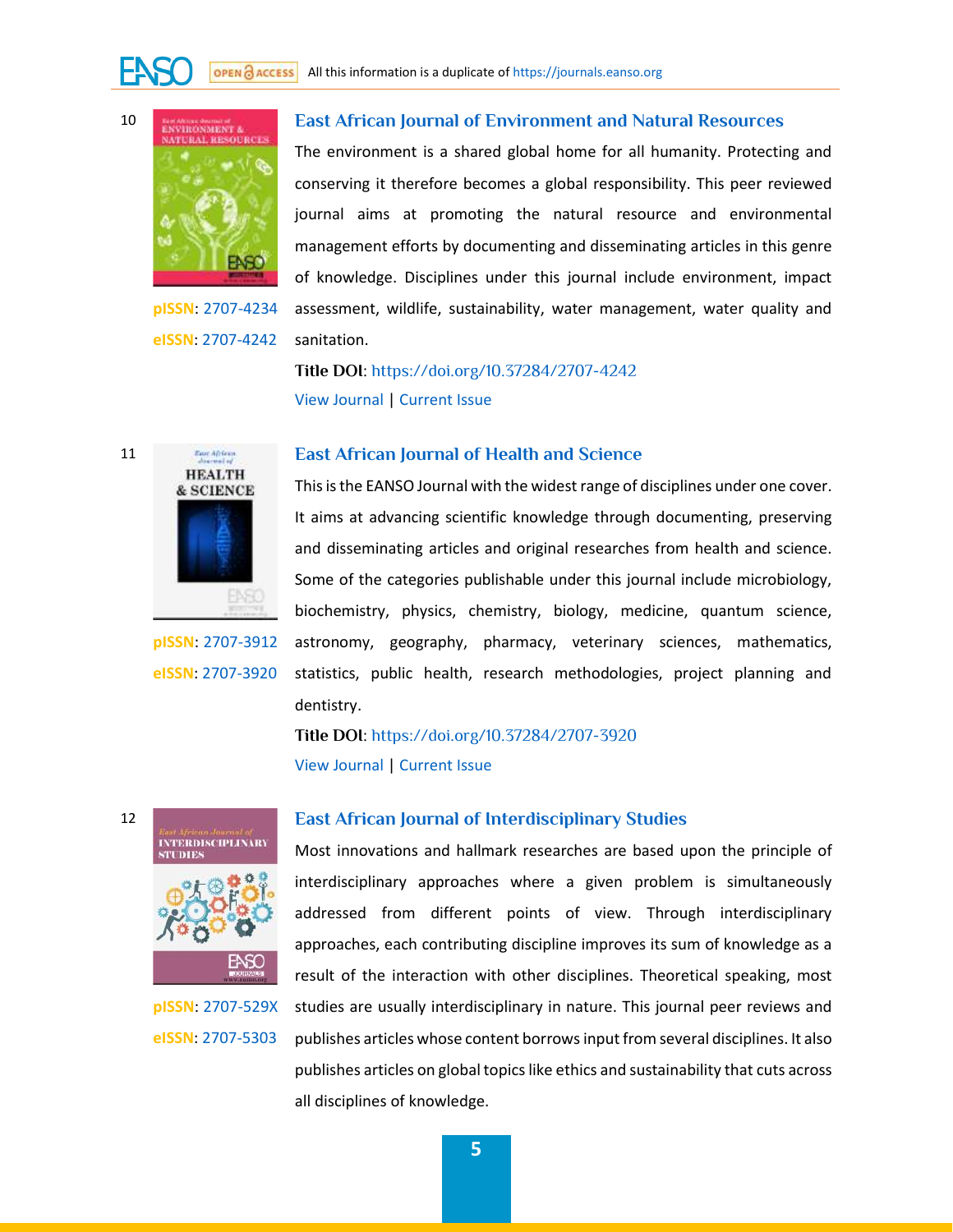**Title DOI**[: https://doi.org/10.37284/2707-5303](https://doi.org/10.37284/2707-5303) [View Journal |](https://journals.eanso.org/index.php/eajis) [Current Issue](https://journals.eanso.org/index.php/eajis/issue/current) 

13

14

15



**pISSN**: [2707-532X](https://portal.issn.org/resource/ISSN/2707-532X) **eISSN**: [2707-5338](https://portal.issn.org/resource/ISSN/2707-5338)

> **TRADITIONS CULTURE E RELIGIO**

# **[East African Journal of Law and Ethics](https://journals.eanso.org/index.php/eajle)**

The East African Journal of Law and Ethics (abbreviated as EAJLE) is a peerreviewed academic journal hosted by the East African Nature & Science Organization (abbreviated as EANSO). This journal aims at promoting policy development, enforcement and the general law. It also focuses on ethics. The articles publishable under this journal include all law and ethics related research papers, academic reviews on law and ethics, policy assessments and any other academic papers focusing on laws and ethics.

**Title DOI**:<https://doi.org/10.37284/2707-5338> [View Journal |](https://journals.eanso.org/index.php/eajle) [Current Issue](https://journals.eanso.org/index.php/eajle/issue/current) 

# **[East African Journal of Traditions, Culture and Religion](https://journals.eanso.org/index.php/eajtcr)**

There is a very rich assortment of traditions, cultures and religions in East Africa, Africa and the world as a whole facing extinction. Urbanization and globalization are moving the world towards common beliefs, behaviours, taboos, ethics, practices, opinions and societal organization. This EANSO journal aims at preserving these diminishing traditions, cultures, religions and languages for present and future availability. Any topic that falls under traditions, culture or religion is publishable under this journal.

**Title DOI**[: https://doi.org/10.37284/2707-5370](https://doi.org/10.37284/2707-5370) [View Journal |](https://journals.eanso.org/index.php/eajtcr) [Current Issue](https://journals.eanso.org/index.php/eajtcr/issue/current) 



**pISSN**: [2707-5362](https://portal.issn.org/resource/ISSN/2707-5362) **eISSN**: [2707-5370](https://portal.issn.org/resource/ISSN/2707-5370)

**pISSN**: [2790-7589](https://portal.issn.org/resource/ISSN/2790-7589) **eISSN**: [2790-7597](https://portal.issn.org/resource/ISSN/2790-7597) **[African Journal of History and Geography](https://journals.eanso.org/index.php/ajhg)** 

This is a peer-reviewed open access journal that publishes academic articles across the discipline of History and Geography. The scope for this journal includes biogeography, political geography, population, geomorphology, urban development, physical geography, human geography, economic geography, cartography, cultural history, social history, intellectual history, diplomatic history, political history and economic history. The purpose of this journal is to document and preserve the diverse historical and geographical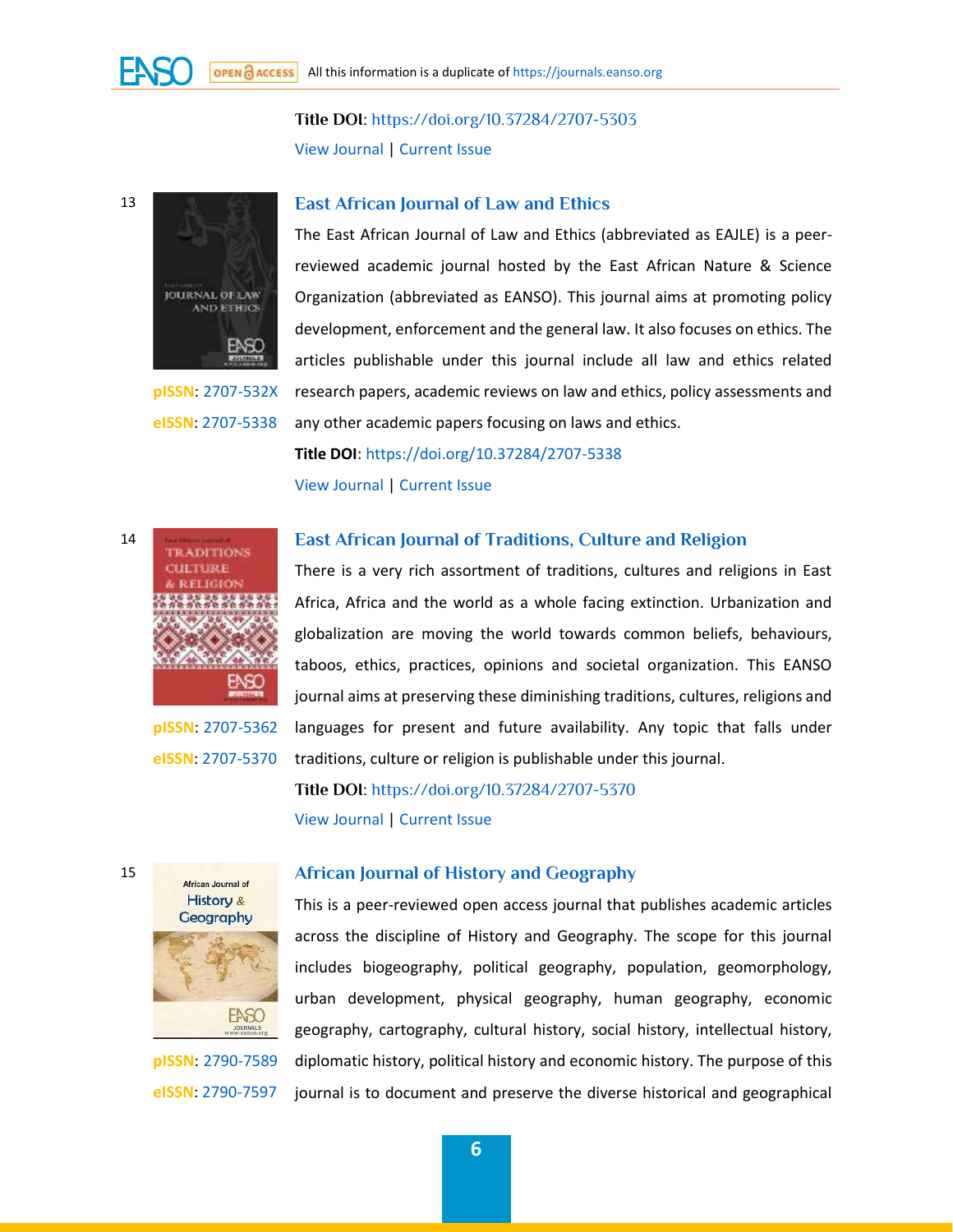development in Africa through scholarly dissemination and practical engagement. **Title DOI**[: https://doi.org/10.37284/2790-7597](https://doi.org/10.37284/2790-7597) [View Journal |](https://journals.eanso.org/index.php/ajhg) [Current Issue](https://journals.eanso.org/index.php/ajhg/issue/current) 



**pISSN**: [2790-9549](https://portal.issn.org/resource/ISSN/2790-9549) **eISSN**: [2790-9557](https://portal.issn.org/resource/ISSN/2790-9557)

#### **[International Journal of Geopolitics and Governance](https://journals.eanso.org/index.php/ijgg)**

The intricacy and complexity of global politics and governance require the constant keeping of track of global policies, strategies, events and figures. This allows for sound and informed decision-making processes and the general advancement of humanity towards the positive terminals of human governance. This is an open access international journal that is maintained by the East African Nature and Science Organization as one of the hosted journals focusing on academic peer-reviewed articles in politics and governance. **Title DOI**[: https://doi.org/10.37284/2790-9557](https://doi.org/10.37284/2790-9557)

[View Journal |](https://journals.eanso.org/index.php/ijgg) [Current Issue](https://journals.eanso.org/index.php/ijgg/issue/current) 

17

**pISSN**: [2790-962X](https://portal.issn.org/resource/ISSN/2790-962X) **eISSN**: [2790-9638](https://portal.issn.org/resource/ISSN/2790-9638)

## **[African Journal of Climate Change and Resource Sustainability](https://journals.eanso.org/index.php/ajccrs)**

With respect to the fact that the environment of today is not the exact environment of tomorrow, there is a need to develop a sustainable mechanism that either pauses the adverse effect of human activities on natural resources and the climate or create mitigating factors that reverse the negative climate evolution. For this to happen, researchers and stakeholders require adequate academic information that can be used for policies formulation and strategic planning. It is for this reason that the East African Nature and Science Organization hosts this open access academic journal on climate change and resource sustainability.

**Title DOI**[: https://doi.org/10.37284/2790-9638](https://doi.org/10.37284/2790-9638) [View Journal](https://journals.eanso.org/index.php/ajccrs) [|Current Issue](https://journals.eanso.org/index.php/ajccrs/issue/current)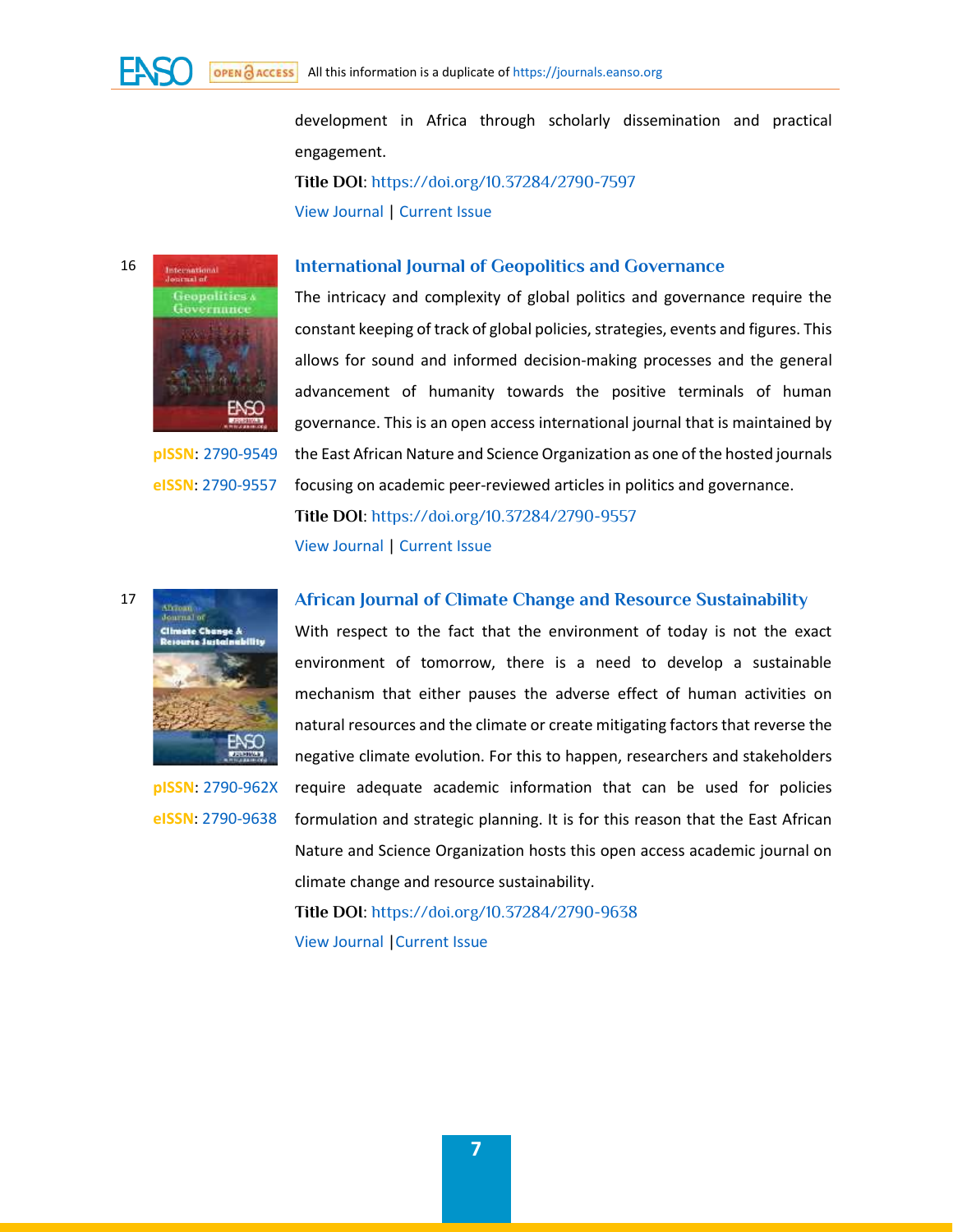

# **[International Journal of Pure and Applied Chemistry](https://journals.eanso.org/index.php/ijpac)**

This is a scholarly peer-reviewed journal hosted by the East African Nature and Science Organization. It aims at bridging the gap between researchers and information consumers in Chemistry. All the articles are open access for both researchers and contributors. We accept articles in the disciplines of Organic Chemistry, Analytical Chemistry, Physical Chemistry, Inorganic Chemistry and Biochemistry.

**pISSN**: [2790-9565](https://portal.issn.org/resource/ISSN/2790-9565) **eISSN**: [2790-9573](https://portal.issn.org/resource/ISSN/2790-9573)

# **Title DOI**[: https://doi.org/10.37284/2790-9573](https://doi.org/10.37284/2790-9573) [View Journal |](https://journals.eanso.org/index.php/ijpac) [Current Issue](https://journals.eanso.org/index.php/ijpac/issue/current)



**pISSN**: [2790-9603](https://portal.issn.org/resource/ISSN/2790-9603) **eISSN**: [2790-9611](https://portal.issn.org/resource/ISSN/2790-9611)

## **[African Journal of Tourism and Hospitality Management](https://journals.eanso.org/index.php/ajthm)**

With the current advancement in transportation, communication, business marketing and travel destinations, the world has truly become a global village. Information can now be broadcasted around the world in seconds and people are more and more inclined to travel the world and look for opportunities and pleasure in the various destinations around the world. It is for this reason that the East African Nature and Science Organization hosts this journal of tourism and hospitality management to give an academic perspective to the industry and the stakeholders. All articles are open access and peer-reviewed. **Title DOI**[: https://doi.org/10.37284/2790-9611](https://doi.org/10.37284/2790-9611)

[View Journal |](https://journals.eanso.org/index.php/ajthm) [Current Issue](https://journals.eanso.org/index.php/ajthm/issue/current) 



**pISSN**: [2790-9581](https://portal.issn.org/resource/ISSN/2790-9581) **eISSN**: [2790-959X](https://portal.issn.org/resource/ISSN/2790-959X)

## **[International Journal of Finance and Accounting](https://journals.eanso.org/index.php/ijfa)**

Global financial systems, money mobility, technological innovations, the balance of exchange and resource accountability are part of the key determinants of global success. It is for this reason, in a quest to advance humanity, that the East African Nature and Science Organization hosts this journal of finance and accounting to document the available scholarly records from research in the field. This journal is peer-reviewed and open access to ensure proper reliability and reach of the reviewed and published articles.

**Title DOI**[: https://doi.org/10.37284/2790-959X](https://doi.org/10.37284/2790-959X)

[View Journal |](https://journals.eanso.org/index.php/ijfa) [Current Issue](https://journals.eanso.org/index.php/ijfa/issue/current) 

19

20

18